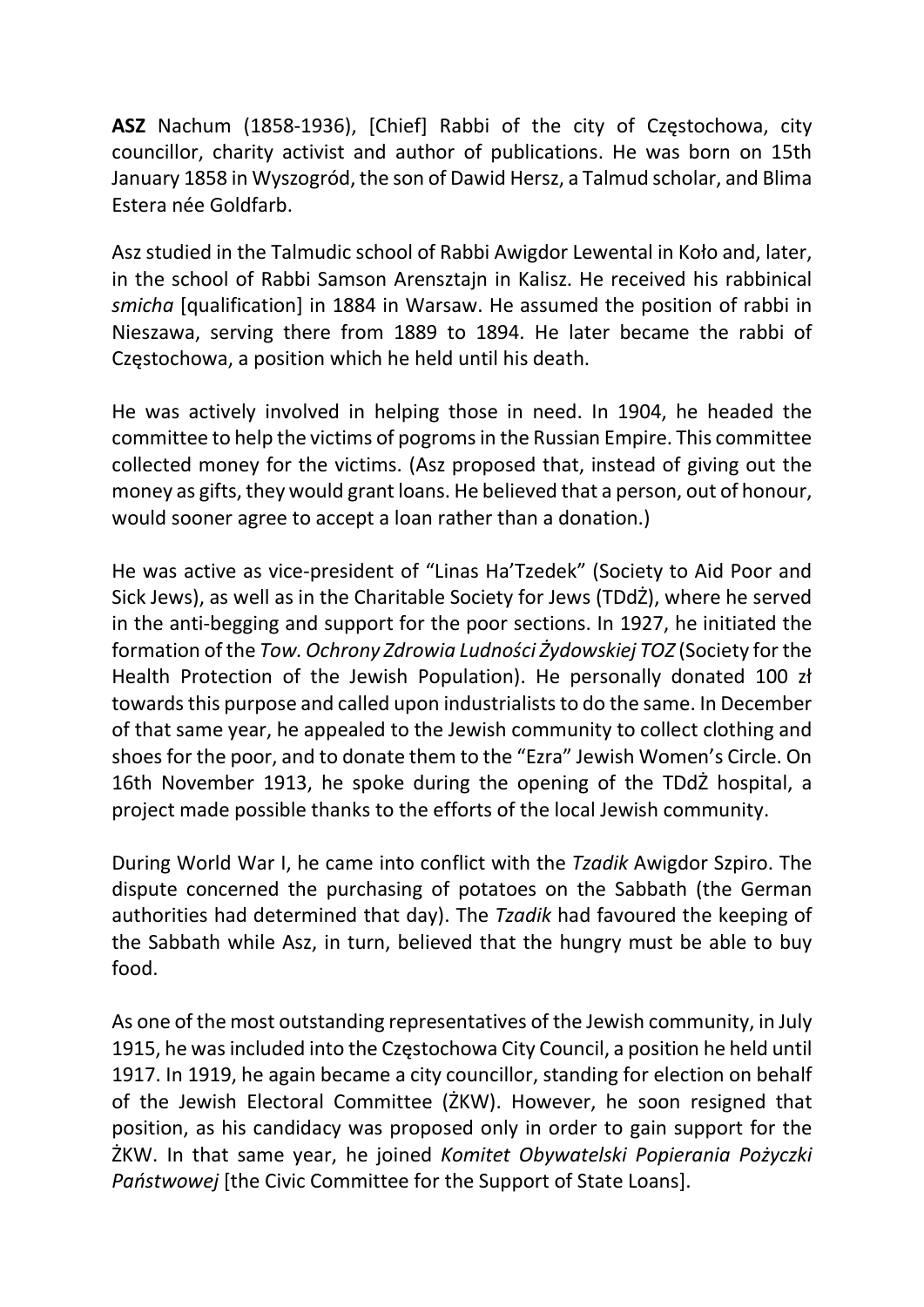On many occasions, on behalf of the Jewish community, he would appear at various ceremonies, among them at the dinners of the 27th Infantry Regiment and the 7th Artillery Regiment. On 1st April 1925, during the academy, organised in Częstochowa to mark the opening of the Hebrew University in Jerusalem, Asz delivered a speech in Hebrew, translated it into Yiddish and published a one-day event ("A One-Day Ticket Issued by the Częstochowa Committee to Celebrate the Opening of the University in Jerusalem", Częstochowa 1925). In 1930, during a visit to Częstochowa by the President of the Republic of Poland, Ignacy Mościcki, Asz, at the head of the representatives of the Jewish community, welcomed the President in a short speech which he delivered in Hebrew.

He was involved in cultural activities. In 1929, he was one of the co-organisers of Tow. Przyjaciół Żydowskiej Sztuki Teatralnej [Society of Friends of Jewish Theatre Plays]. In 1934, during the Exhibition of Polish Books and Regionalism of Częstochowa and the Surrounding Area, he presented a number of books from his own collection, among them being those he authored: Unzer flicht in die teg fun not (Our Obligations in a Time of Poverty, Częstochowa 1926); A trajstwort farn jidiszen folk, (A Word of Consolation for the Jewish People, Częstochowa 1924); Kos Nychumym (A Word of Consolation, Częstochowa 1932); Ojłot szabat (On the Sabbath Rest, Częstochowa 1934). He was the author of W obronie uboju rytualnego [In Defence of Ritual Slaughter] (three editions up to 1936).

Asz lived at ul. Ogrodowa 14 (now ul. Berka Joselewicza). He later lived at ul. Piłsudskiego 11, with his son  $\rightarrow$  Leon Lejb. He died on 12th May 1936 in Częstochowa and was buried in the Jewish Cemetery (grave No. 33 III).

His wife was Sura (Sara) (6th September 1861 Krośniewice - 24th January 1928 Częstochowa) née Arensztajn, the daughter of Sender and Ruchla née Goldberg. The couple had ten children: Blima Balbina (11th January 1895 Częstochowa -), a teacher at Primary School No. 13 in Częstochowa,  $\rightarrow$  Leon Leib, Dawid Hersz (22nd December 1888 Kalisz -), a trader, sports activist, Mojżesz (25th January 1885 Ozorków - 1942 Treblinka), a merchant, Samson (18<sup>th</sup> June 1905 - 21<sup>st</sup> August 1906), Tauba (18<sup>th</sup> August 1891 Nieszawa - 1942 Treblinka), married to Moszek Grundman, Felicja Fajga (10<sup>th</sup> May 1900 Częstochowa -), who graduated from the Wacław Golczewski-Chrzanowski Girls' Gimnazjum (matriculated 1919), Mieczysław Menachem Ber, Dwora Dora (1887 Kalisz - 1943 Częstochowa), married to Izrael Poznański.